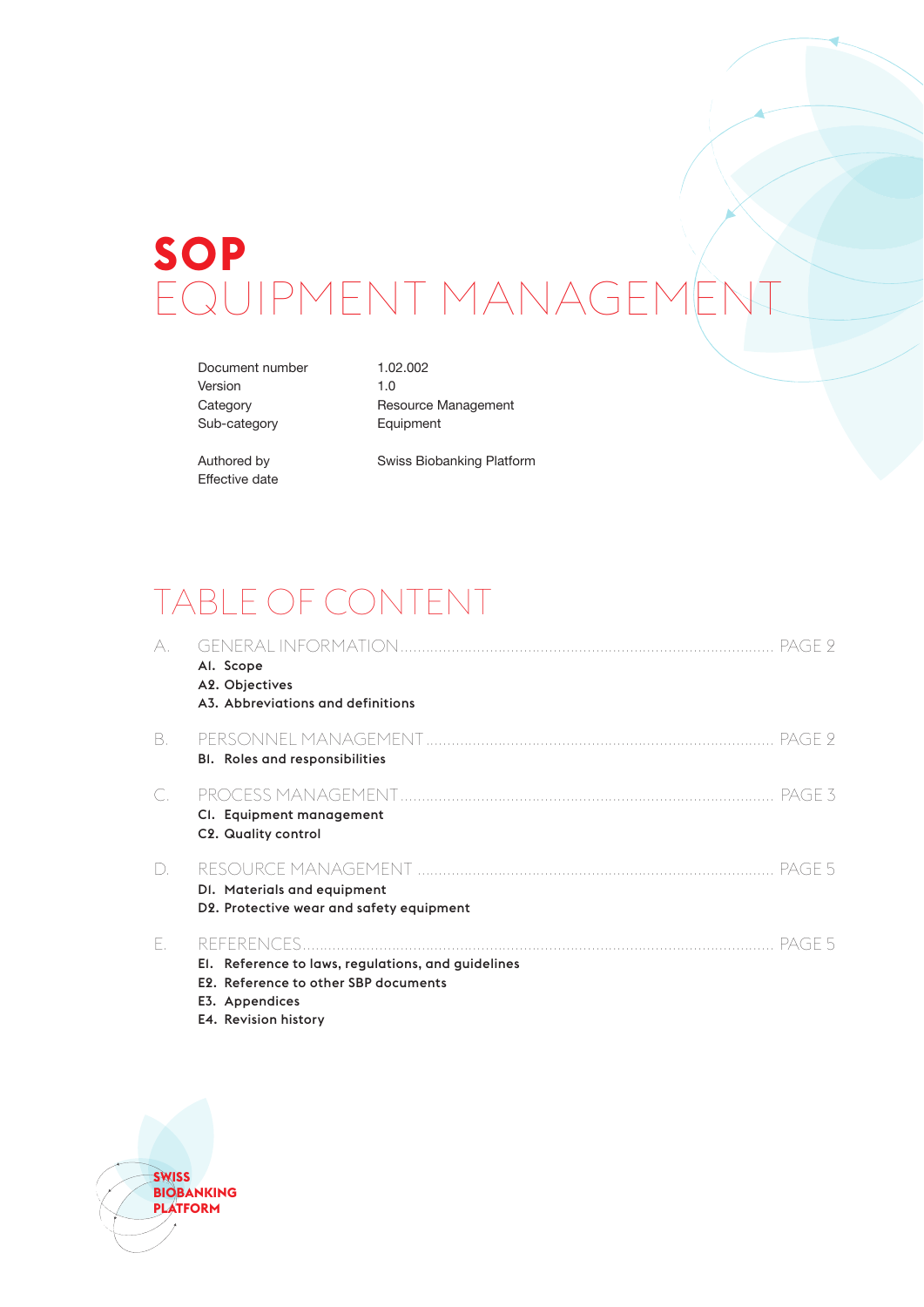# A. GENERAL INFORMATION

### **A1. SCOPE**

This SOP describes how equipment should be managed. It describes the procedures to carry out for calibration, preventive maintenance, repair and replacement of pieces of the equipment.

This SOP does not cover safety procedures for using equipment; personnel shall follow BB safety guidelines and Risk-biosafety checklist (Document 2.04.011)

## **A2. OBJECTIVES**

- **>** Ensure that preventive equipment maintenance and calibration procedures are carried out at regular preestablished intervals and according to manufacturer's instructions.
- **>** Ensure that equipment maintenance and calibration records are maintained and recorded in the Document Management System or BIMS.
- **>** Ensure that equipment is used under optimal conditions.
- **>** Ensure that repair and replacement procedures are carried out promptly.
- **>** Ensure that the equipment inventory system is in place and that an equipment inventory (Document 2.02.004) is regularly maintained. The inventory documents contain relevant information required to identify, track, and locate the equipment at all times as well as information on the current operating status of the equipment.

### **A3. ABBREVIATIONS AND DEFINITIONS**

For this document, the following abbreviations apply. BB = Biobank BIMS = Biobank Information Management System QR = Quality Representative SBP = Swiss Biobanking Platform SOP = Standard Operating Procedure See SBP Glossary for definitions.

The SBP SOPs are based on Good Biobanking Practices to ensure an optimal setup for the biobanking activities.

Additionally, the SBP SOPs can serve as a reference for BBs to develop site-specific Work Instructions.

# B. PERSONNEL MANAGEMENT

# **B1. ROLES AND RESPONSIBILITIES**

| <b>BB</b> personnel      | <b>Responsibility / role</b>                                                                                                                                                                                                                                                                                      |  |  |
|--------------------------|-------------------------------------------------------------------------------------------------------------------------------------------------------------------------------------------------------------------------------------------------------------------------------------------------------------------|--|--|
| Administrative personnel | > Purchase new pieces of equipment<br>> Inform laboratory personnel of a scheduled calibration<br>> Prepare and sign contracts for maintenance services                                                                                                                                                           |  |  |
| Laboratory personnel     | > Calibrate equipment according to manufacturer's instructions<br>> Schedule dates for preventive maintenance and calibration<br>> Maintain the equipment and the expiring consumables inventories<br>> Define the operating status of each piece of equipment<br>> Update the Document Management System or BIMS |  |  |
| Maintenance provider     | > Provides maintenance services, such as preventive equipment mainte-<br>nance and repair/replacement of pieces of equipment                                                                                                                                                                                      |  |  |
| ΟR                       | > Performs Quality Control                                                                                                                                                                                                                                                                                        |  |  |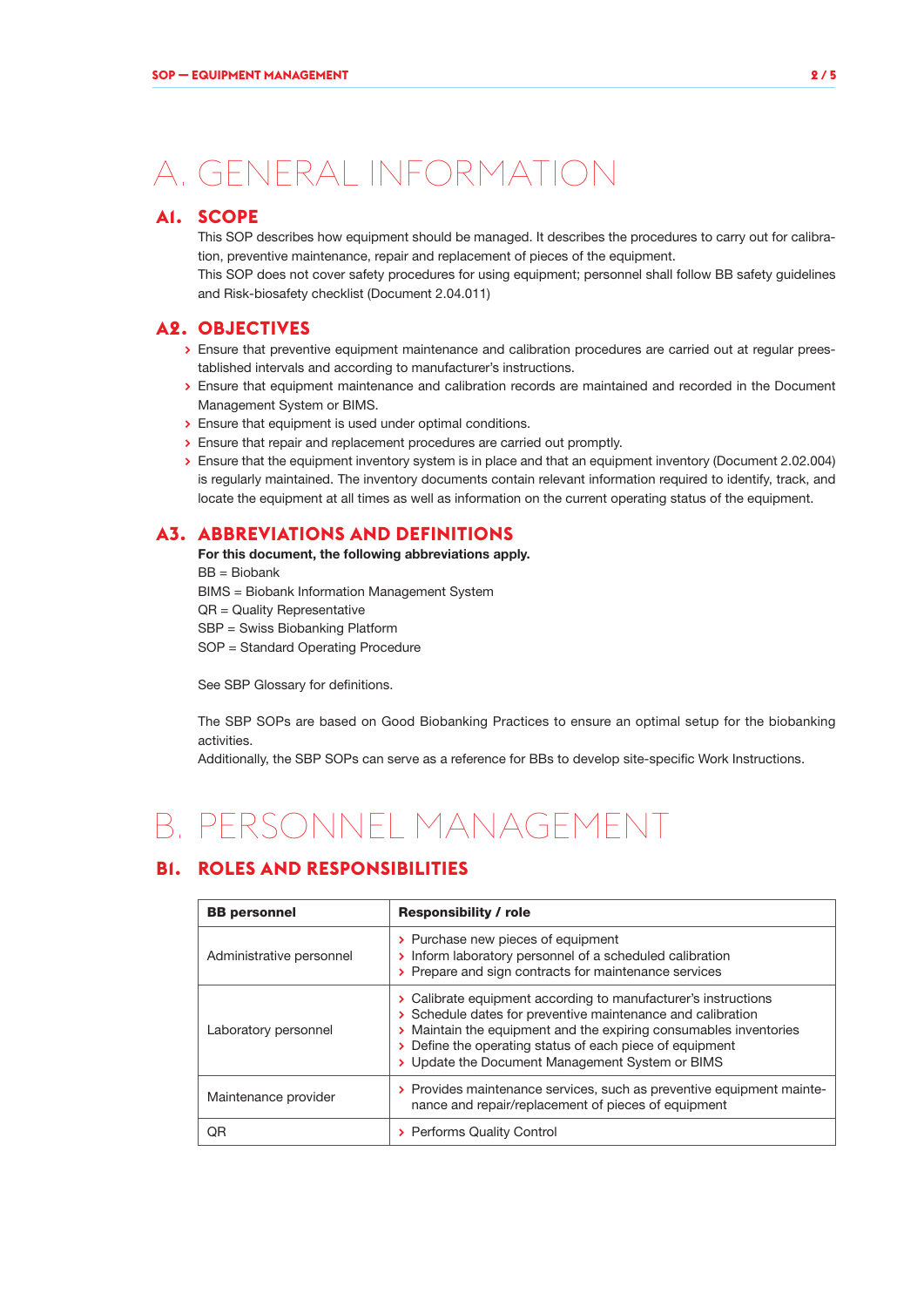# C. PROCESS MANAGEMENT

# **C1. EQUIPMENT MANAGEMENT**

The following flowchart describes the activities to be carried out to manage the laboratory equipment.

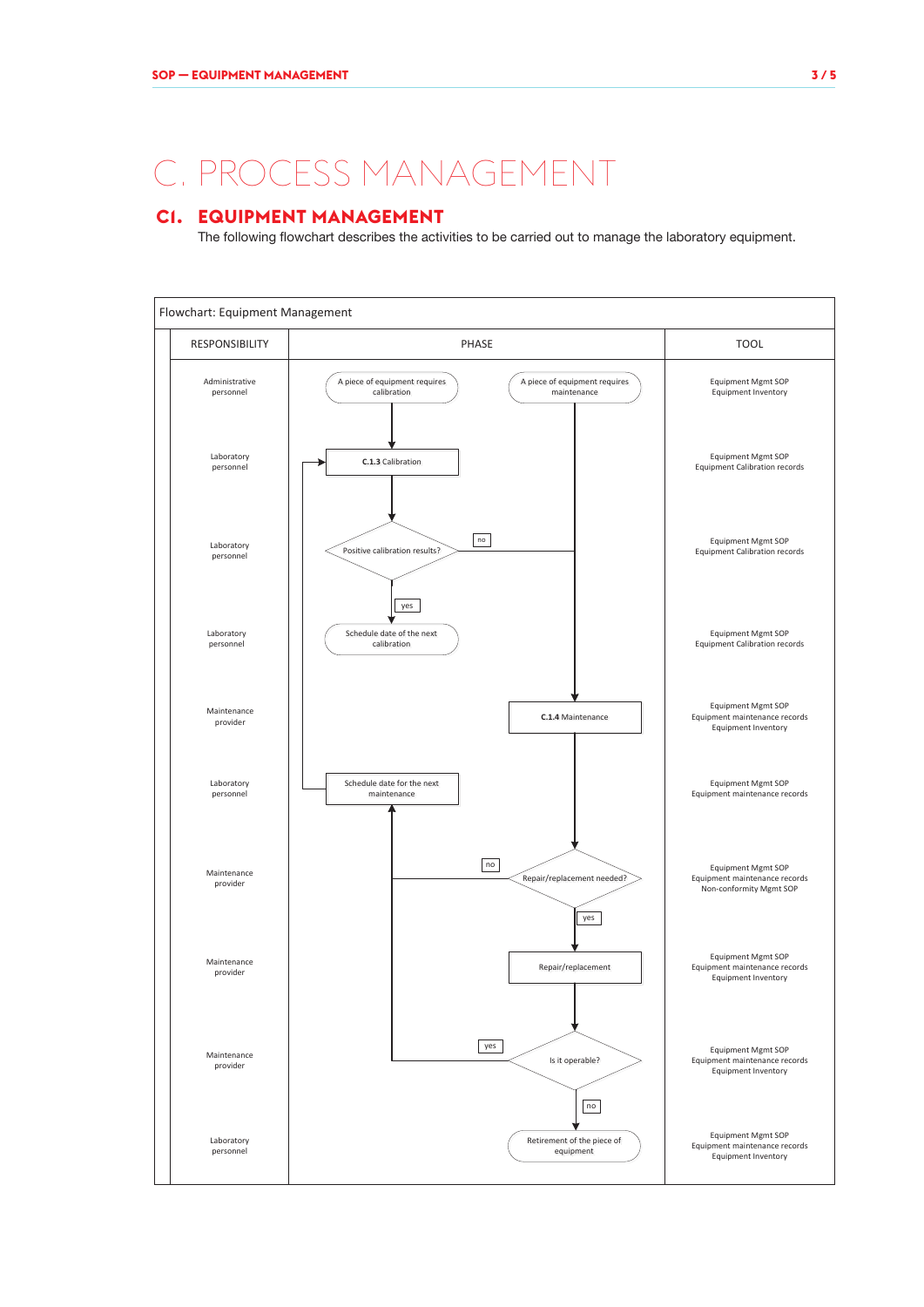#### **C1.2 General equipment requirements**

- **>** The BB shall maintain an equipment inventory (Document 2.02.004) and an expiring consumables inventory (Document 2.02.005).
- **>** Every piece of equipment shall have a unique identifier or inventory number.
- **>** Equipment shall be maintained in good operating order and according to manufacturer's requirements.
- **>** Documentation related to the Equipment Management shall be made accessible for internal and external audits, as further explained in the Internal audit SOP (Document 1.04.004).
- **>** Only personnel qualified by training shall use the equipment to ensure that no mishandling or misusing activities are carried out.
- **>** Personnel, who are responsible for equipment, shall be trained in the use of the Document Management System or BIMS as well.
- **>** A service level agreement (Document 2.04.010) shall be established in case of outsourcing services as in the case that the maintenance provider is the vendor or the manufacturer.

#### **C1.3 Equipment calibration**

- **>** Administrative personnel shall inform the laboratory personnel of the scheduled calibration of a new or already existing piece of equipment, based on the Equipment calibration records (Document 2.02.002).
- **>** A new piece of equipment shall undergo calibration before use or test.
- **>** Calibration shall be carried out by personnel qualified by training and following the manufacturer's instructions.
- **>** Equipment that has undergone maintenance shall be calibrated before use.
- **>** Equipment requiring calibration shall be labelled indicating the calibration status and shall not be used.
- **>** After a satisfactory calibration, the date for the next calibration shall be scheduled. The frequency of calibration is defined by the BB Work Instructions.
- **>** If a satisfactory calibration cannot be achieved, the piece of equipment shall undergo maintenance. In the presence of any non-conformities, the Laboratory personnel shall follow the procedures described in the Non-conformity Management SOP (Document 1.04.002).
- **>** Equipment calibration records (Document 2.02.002) shall be maintained and recorded in the Document Management System or BIMS.

#### **C1.4. Equipment maintenance**

- **>** Preventive maintenance procedures shall be performed according to the manufacturer's instructions and/or BB Work Instructions. The frequency of the maintenance is defined by the BB Work Instructions.
- **>** Administrative personnel shall inform the laboratory personnel of the scheduled maintenance of a new or already existing piece of equipment, based on the Equipment maintenance records (Document 2.02.003).
- **>** Equipment, which has been mishandled, gives unreliable results, or has been shown to be defective, shall be taken out of service and labelled accordingly to prevent use until maintenance and calibration occur. In the presence of any non-conformities, the laboratory personnel shall follow the procedures described in the Non-conformity Management SOP (Document 1.04.002).
- **>** Maintenance shall be either carried out by personnel qualified by training or outsourced to service providers, who demonstrate competence, measurement capability, and traceability.
- **>** After a satisfactory maintenance or a repair or replacement, a date for the next maintenance shall be scheduled.
- **>** Preventive maintenance, repair, or replacement of pieces shall be documented in the Equipment Maintenance Records (Document 2.02.003) and shall be recorded in the Document Management System or BIMS.

### **C2. QUALITY CONTROL**

- **>** The QR performs periodical quality control activities to confirm the reliability of each piece of equipment and consumables.
- **>** The QR controls that personnel, who are responsible for the equipment management, are qualified for the task, as reported in the Personnel file (Document 2.02.001), as established in the Personnel Management SOP (Document 1.02.001).
- **>** Every time the QR performs quality control on the process outputs, quality control details (date of QC, outcomes) shall be recorded in the Quality Control Results (Document 2.04.009).